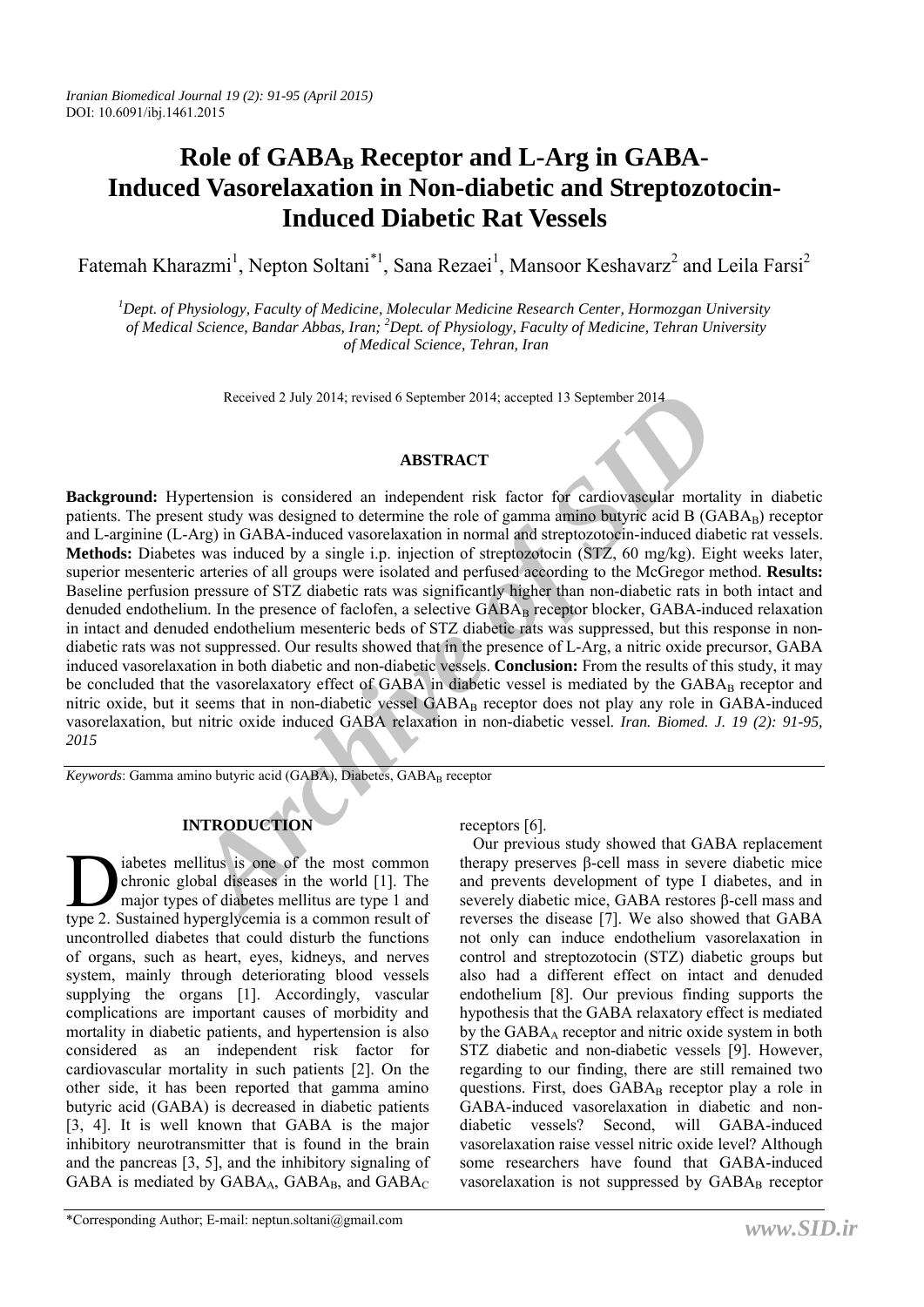antagonists in normal vessels [10], there has been limited research on the impact of the GABA mechanism on vascular diabetics.

Therefore, the present study was designed to determine the role of  $GABA_B$  receptor and L-arginine (L-Arg) in GABA-induced vasorelaxation in normal and STZ-induced diabetic rat vessels.

### **MATERIALS AND METHODS**

inmals (NIH US publication 86-23<br>
cocally produced male Wistra rats<br>
endothelial denudation, the preparation<br>
2-50 g) were used. All animals were<br>  $\frac{2.50 \text{ g}}{3}$  were used. All animals were with distilled water for five *Animals.* The animals were handled in accordance with the criteria outlined in the Guide for Care and Use of Laboratory Animals (NIH US publication 86-23 revised 1985). Locally produced male Wistar rats (body weight 180–250 g) were used. All animals were maintained at a constant temperature ( $22 \pm 0.5$ °C) with a fixed 12:12-h light/dark cycle. Animals were divided into 11 groups: six STZ diabetics and five nondiabetics ( $n = 6$  in each group). Eight weeks later, all animals were anesthetized by i.p. injection of ketamine HCl (50 mg/kg) and mesenteric vascular beds were prepared as originally described by McGregor [11].

*Diabetes induction.* Diabetes was induced with a single i.p. injection of STZ, 60 mg/kg. Before intervention and ten days and eight weeks after STZ injection, non-fasting blood glucose and insulin levels were determined using a glucometer (Ascensia ELITE XL glucometer, Germany) and insulin ELISA kit (Crystal chem., Chicago, USA), respectively. Rats with blood glucose levels of 300 mg/dl or above were considered to be diabetic.

*Preparation of mesenteric vascular bed.* In brief, the abdominal wall was opened, the superior mesenteric artery was exposed and cannulated, and gently flushed with modified Krebs-Henseleit solution (containing [mM]: NaCl, 118; KCl, 4.7; CaCl<sub>2</sub>, 2.5; MgSO<sub>4</sub>, 1.2; glucose, 2; NaHCO<sub>3</sub>, 2.5; NaHPO<sub>4</sub>, 1.2) concomitantly bubbled with a mixture of 95%  $O_2$  and 5%  $CO_2$  (final pH 7.4), and warmed to  $37^{\circ}$ C. The mesentery was isolated from the intestine and placed in a water-jacked perfusion chamber maintained at 37°C. The preparation was perfused at 1 ml/min with modified Krebs-Henseleit solution (containing [mM] NaCl, 118; KCl, 4.7; CaCl<sub>2</sub>, 2.5; MgSO<sub>4</sub>, 1.2; glucose, 2; NaHCO<sub>3</sub>, 2.5; NaHPO4, 1.2) by a peristaltic pump (Meredos GmbH**,**  Germany). The tissue was prevented from drying by superfusion with 0.1 ml/min modified Krebs-Henseleit solution. Perfusion pressure was monitored via a T tube inserted between the pump and the inflow cannula. This cannula was connected to a pressure transducer (MLT0380 ADInstruments, Australia), and the recording was performed by Power Lab System (16SP, ADInstruments). After a 30-minute equilibration, the vascular bed was constricted by Krebs-Henseleit solution containing phenylephrine, an  $\alpha_1$ adrenoceptor agonist (1 mM for intact and denuded diabetic groups and 3 mM for intact and denuded control groups), to induce 70-75% of maximal vasoconstriction (the doses of phenylephrine were chosen according to the phenylephrine dose response curve, data not shown in the results) and then allowed to reach a plateau and stabilize. Increasing concentrations of GABA of 1, 10, 20, and 50 µM were added to the medium every 15 minutes and the perfusion pressure was recorded.

*Endothelial denudation.* For achievement of endothelial denudation, the preparation was perfused with distilled water for five minutes [12].

*Nitric oxide production.* For production of nitric oxide, L-Arg, a nitric oxide precursor, at a dose of 0.01 M was added to the medium 20 min before phenylephrine administration. Then the phenylephrine concentration was adjusted to achieve 70-75% of the maximum contractile response.

*GABAB and GABAA receptor inhibition.* For inhibition of  $GABA_B$  and  $GABA_A$  receptors, faclofen, a selective GABA<sub>B</sub> receptor and bicuculline, a selective  $GABA_A$  receptor blocker, at doses of 25  $\mu$ M and 0.1 mM, respectively were added to the medium 20 min before phenylephrine administration. Then the phenylephrine concentration was adjusted to achieve 70-75% of the maximum contractile response.

*Drugs.* The following drugs were used in this study. STZ was purchased from Sigma (USA) and dissolved in 1 ml normal saline immediately before use. GABA, L-Arg, biculline, phenylephrine, and faclofen were obtained from Sigma (St. Louis, MO, USA). Ketamine HCl was obtained from Rotexmedica (Trittau, Germany).

*Statistical analysis.* Data were expressed as mean  $\pm$ S.E.M. Comparisons between groups were analyzed by student's *t*-test, and two-way analysis of variance, followed by Tukey's test using SPSS software version 20.  $P < 0.05$  was considered significant.

#### **RESULTS**

No significant differences were found between the groups before the intervention. Ten days after STZ injection, plasma glucose levels in diabetic group were significantly increased from  $107.5 \pm 6.9$  mg/dl to 402.2 ± 58.9 mg/dl. Also, eight weeks after diabetes induction, plasma glucose levels remained significantly elevated (Table 1).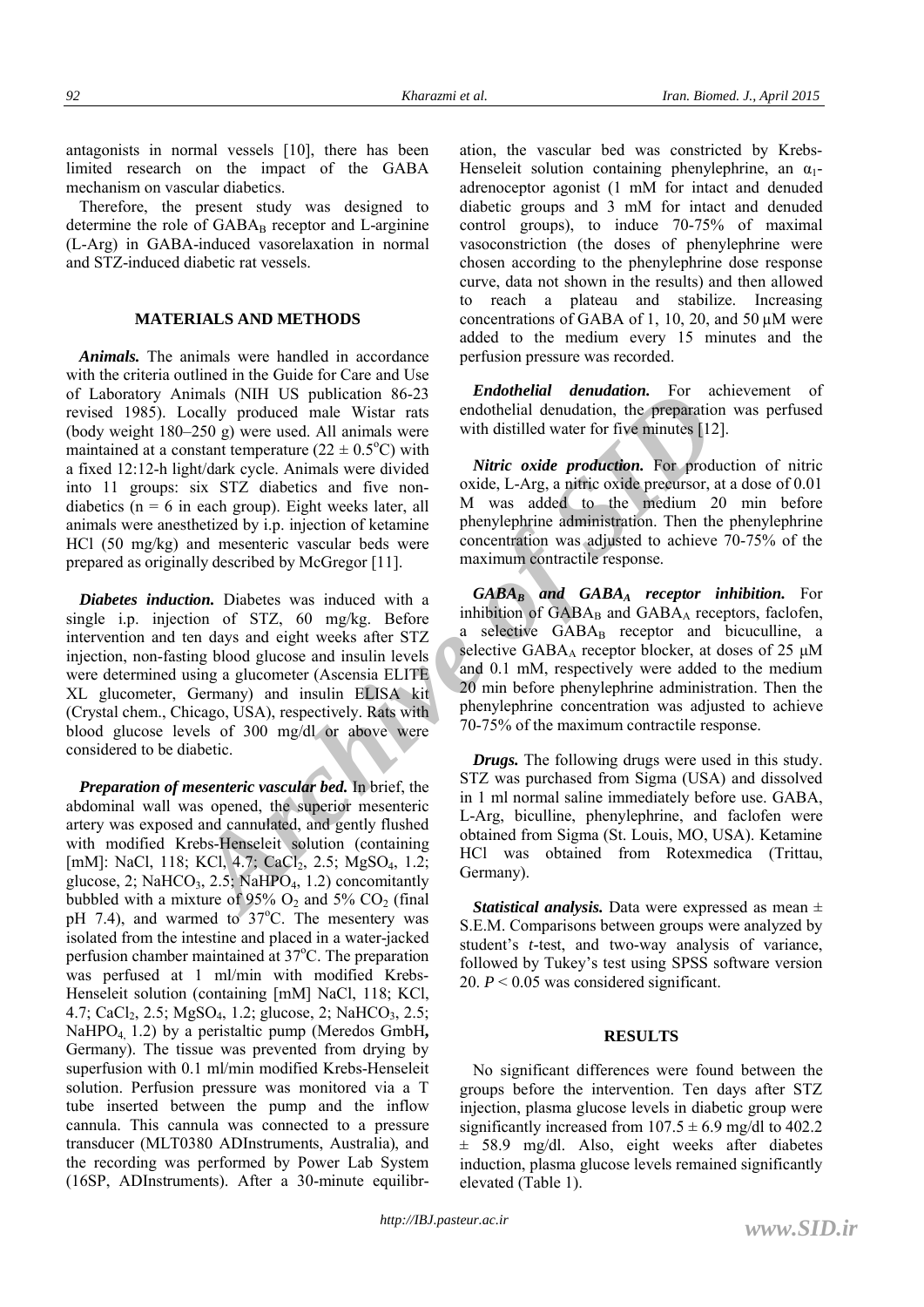**Table 1.** Plasma glucose concentrations before and eight weeks after diabetes induction

| Group<br>$(n = 30$ each) | Glucose (mg/dl)               |                                                        |
|--------------------------|-------------------------------|--------------------------------------------------------|
|                          | <b>Before</b><br>intervention | Eight weeks after<br><b>STZ</b> or saline<br>injection |
| Non-diabetic control     | $105.64 \pm 7.35$             | $112.67 \pm 4.1$                                       |
| Diabetic                 | $105.70 \pm 6.90$             | $443.50 \pm 4.1*$                                      |

\*significant difference between diabetic and non-diabetic control groups eight weeks after STZ or saline injection (*P* < 0.0001). Data are expressed as mean ± SEM.); STZ, streptozotocin

*Mesenteric bed response.* Baseline perfusion pressure in the STZ diabetic group was significantly (*P* < 0.001) higher than non-diabetic rats in both intact and denuded endothelium (Fig. 1).

GABA at doses of 1-50 μM significantly decreased the perfusion pressure in diabetic and non-diabetic groups with intact endothelium in a dose-dependent manner (Fig. 2). The GABA-induced vasorelaxation in both diabetic and non-diabetic groups started with a dose of 1 µM of GABA, and it reached steady state at a dose of  $20 \mu M$  (Fig. 2).

In the presence of faclofen (0.1 mM), GABAinduced relaxation in intact endothelium mesenteric beds of diabetic rats was suppressed, and perfusion pressure in this group did not change (Fig. 2). Significant differences were observed at GABA concentrations of 1 to 50 µM in the presence and absence of faclofen in diabetic group with intact endothelium (Fig. 2). However, GABA-induced vasorelaxation in non-diabetic group was not suppressed in presence of faclofen.



**Fig. 1.** Baseline perfusion pressure (mmHg) of mesenteric vascular beds in non-diabetic and STZ diabetic groups with intact and denuded endothelium (six rats in each group). Data were expressed as mean  $\pm$  SEM. \*Significant difference between STZ diabetic and non-diabetic groups with intact and denuded endothelium  $(P \le 0.001)$ ; STZ, streptozotocin

In the present study, we showed that in the presence of faclofen (0.1 mM), GABA-induced relaxation in the denuded endothelium mesenteric beds of diabetic rats was suppressed and perfusion pressure did not change (Fig. 3). Significant differences were observed at GABA concentrations of  $1 \mu M$  in the presence and absence of faclofen in diabetic group with denuded endothelium (Fig. 3). It is interesting that we found significant relaxation in non-diabetic group with denuded endothelium in presence of faclofen (Fig. 3).

Our results in Figure 4 showed that there is no significant difference between dose-response curve of GABA in mesenteric vascular bed with intact endothelium in diabetic rats in the presence of bicuculline and faclofen. There was also no significant difference between the slopes of percentage response curves in diabetic group with intact in presence of bicuculline and faclofen.



**Fig. 2.** Dose response curves of gamma amino butyric acid (GABA) in mesenteric vascular beds of non-diabetic intact endothelium, non-diabetic intact endothelium + Faclofen (Faclu), diabetic intact endothelium, and diabetic intact endothelium + Faclu groups (six rats in each group). Data were expressed as mean ± SEM. \* Significant difference diabetic intact endothelium and diabetic intact endothelium + Faclu groups (*P*  $< 0.0001$ 

We observed that GABA-induced relaxation in intact mesenteric beds of non-diabetic and diabetic animals in the presence of L-Arg (0.01 M) was significantly increased at doses of 1 and 50 µM in non-diabetic and diabetic groups, respectively (Fig. 5).

#### **DISCUSSION**

The present study was designed to determine the role of  $GABA_B$  receptor and L-Arg in  $GABA$ -induced vasorelaxation in normal and STZ-induced diabetic rat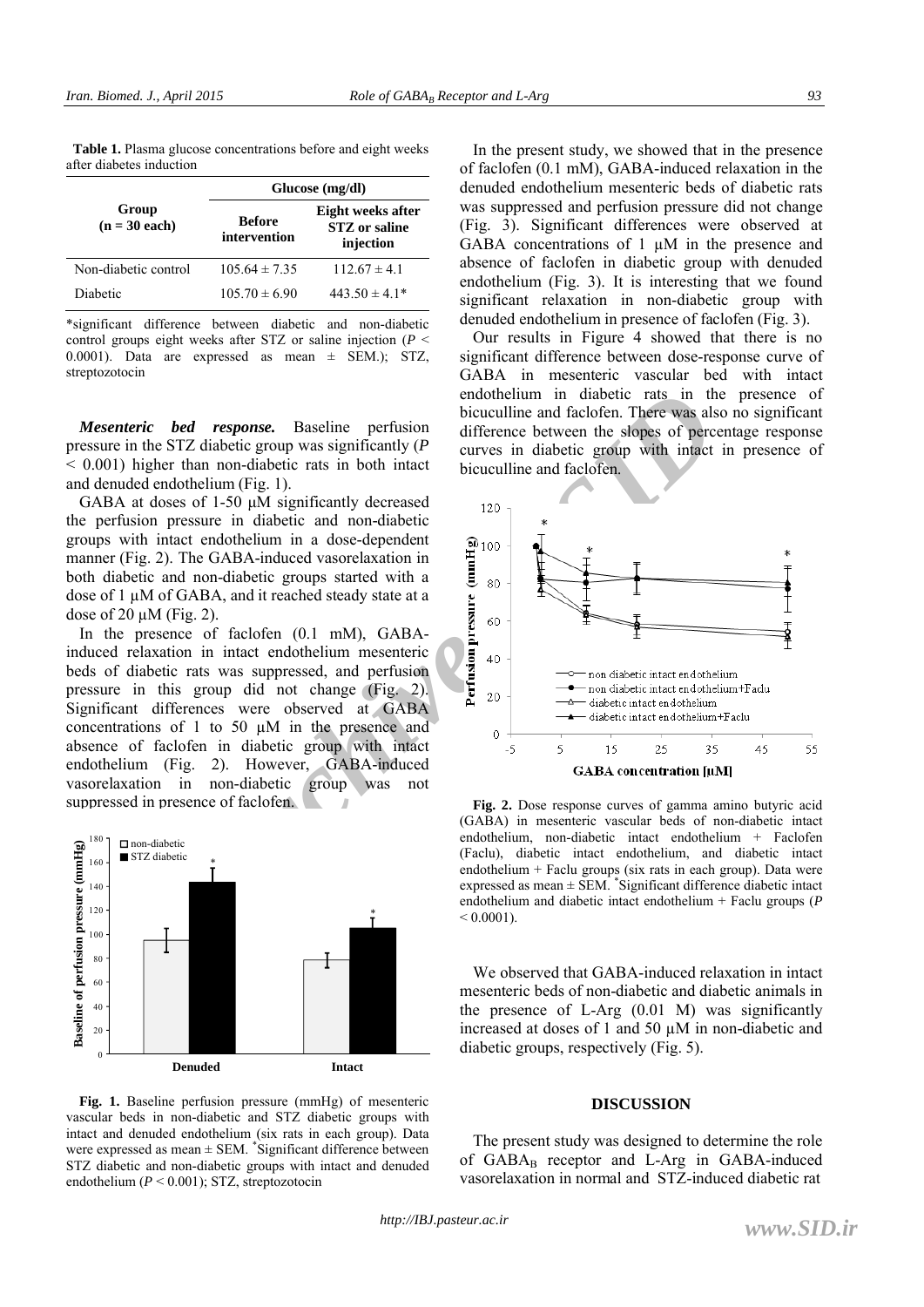

**Fig. 3.** Dose response curves of gamma amino butyric acid (GABA) in mesenteric vascular beds of non-diabetic denuded endothelium, non-diabetic denuded endothelium + Faclofen (Faclu), diabetic denuded endothelium, and denuded endothelium + Faclu groups (six rats in each group). Data were expressed as mean  $\pm$  SEM. \*Significant difference between nondiabetic denuded endothelium and non-diabetic denuded endothelium + Faclu ( $P < 0.0001$ ).

vessels. As it was expected, the baseline perfusion pressure in STZ diabetic group was significantly higher than non-diabetic rats in both intact and denuded endothelium. This finding is in contrast with our previous studies [8, 13, 14]. In the present study, we showed that in the presence of faclofen, GABAinduced relaxation in intact and denuded endothelium mesenteric beds of STZ diabetic animals was suppressed and perfusion pressure did not change. Therefore, it seems that a part of GABA-induced vasorelaxation in STZ diabetic animals are mediated



**Fig. 4.** Dose response curve of gamma amino butyric acid (GABA) in mesenteric vascular bed with intact endothelium in diabetic, diabetic intact endothelium + Faclofen (Faclu), and diabetic intact endothelium + Biciculline (Bicu) (six rats in each group). Data were expressed as mean  $\pm$  SEM.

by the  $GABA_B$  receptor, which is presented in this investigation for the first time.  $GABA_B$  receptor is metabotropic transmembrane receptors that are linked via G-proteins to potassium channels. The increasing potassium concentrations hyperpolarize the cell at the end of an action potential [15]. In addition, as demonstrated in Figure 3, it is imaginable that the  $GABA_B$  receptor is placed on the smooth muscle, because no significant differences are observed in perfusion pressure with the presence of faclofen in STZ diabetic group after endothelial removal. However, according to our finding in Figure 4, perfusion pressure in STZ diabetic group was suppressed with the presence of bicuculline, and his response is not



**Fig. 5.** Dose response curve of gamma amino butyric acid (GABA) in mesenteric vascular beds with intact endothelium in non-diabetic and diabetic rats in presence and absence of L-Arg (six rats in each group. Data were expressed as mean  $\pm$  SEM.

different from GABA-induced vasorelaxation in the presence of faclofen. Therefore, it seems that GABAinduced relaxation in diabetic vessel is mediated by both  $GABA_A$  and B receptors, but both receptors should be available for GABA vasodilatory action. We also interestingly observed a significant vasorelaxation by GABA in the presence of faclofen in non-diabetic animals with intact and denuded endothelium. Thus, this finding and our previous data [9], the responsible mechanism for GABA-induced relaxation in nondiabetic vessels is mediated via  $GABA_A$  receptor and nitric oxide.

The results of the current study showed that in the presence of L-Arg, GABA-induced relaxation in intact mesenteric beds of non-diabetic and STZ diabetic rats were raised at doses of 1 and 10  $\mu$ M, respectively (Fig. 5). No significant differences were observed at a GABA concentration of  $1 \mu$ M in the presence of L-Arg in STZ diabetic group with intact endothelium (Fig. 5), which confirmed our previous study [9]. Therefore, it